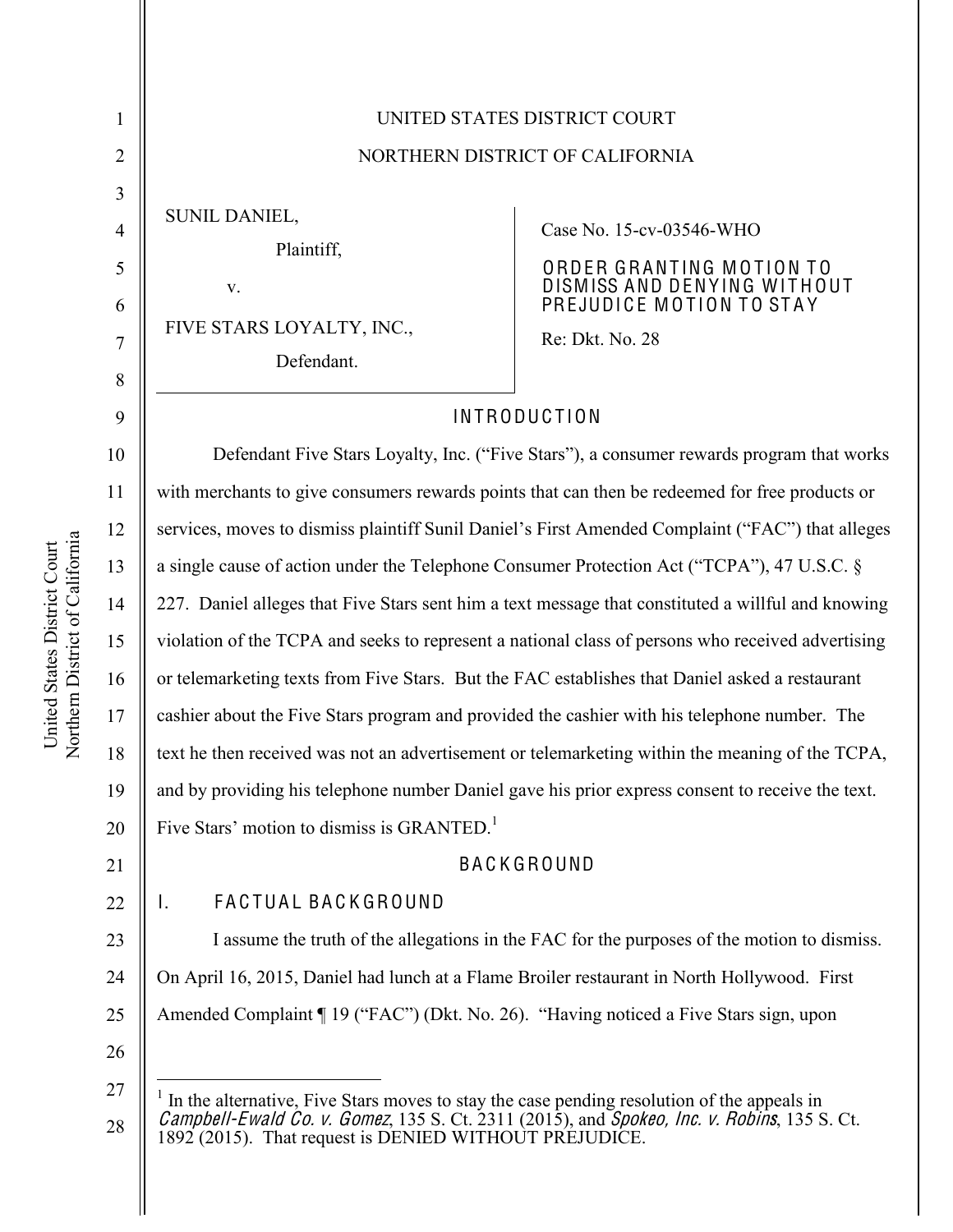purchase, [he] asked the cashier about Five Stars."  $\overline{Id}$ . The cashier told him that, through Five Stars, customers earn points for food purchases, and that the points can then be redeemed for free food. Id.

The cashier asked for Daniel's telephone number, which Daniel provided orally. *Id.* The cashier then swiped a plastic card over a scanning device and handed the card to Daniel. Id. Within minutes, Daniel received a text message from Five Stars. *Id.* The message stated, ³Welcome to Five Stars, the rewards program of Flame Broiler. Reply with your email to finish registering and get free pts! Txt STOP to unsubscribe." *ld.* 

Daniel states that he was not told when he provided his telephone number that a text would be sent to him for any purpose, and that, "on information and belief, and based on the investigation of counsel, it is not necessary for consumers to reply to [the text he received], as the Five Stars card is operational upon receipt from the merchant."  $\mathcal{U}$ .  $\mathcal{U}$ . He alleges that the "clear" purpose" of the text "is to encourage the customer to return and make additional purchases by expressly offering the enticement of free points . . . and to collect additional information (an email address), which furthers Five Stars' own marketing efforts, as well as the sales efforts of participating merchants."  $\mathcal{U}$ .  $\P$  21. He also alleges that "if a response is sent to the text message, it is followed up with additional marketing messages . . . offering various incentives and discounts." *ld.* 

## II. PROCEDURAL BACKGROUND

20 21 22 23 24 25 On June 23, 2015, approximately two months after his visit to Flame Broiler, Daniel filed this action in the Superior Court of California for the County of San Francisco. Notice of Removal, Ex. A (Dkt. No. 1). His complaint alleged a single TCPA cause of action under 47 U.S.C. § 227(b)(1) and identified a putative class defined as "[a]ll persons throughout the United States who, since October 16, 2013, received one or more text messages transmitted by Five Stars on their cellular telephones, and made for a marketing or advertising purpose." *Id.* 

26 27 28 Five Stars removed the case to federal court on July 31, 2015, claiming subject matter jurisdiction on the basis of federal question jurisdiction and the Class Action Fairness Act ("CAFA"), 28 U.S.C. § 1332(d). Notice of Removal ¶ 5. After Five Stars filed an initial motion

1

2

3

4

5

6

7

8

9

10

11

12

13

14

15

16

17

18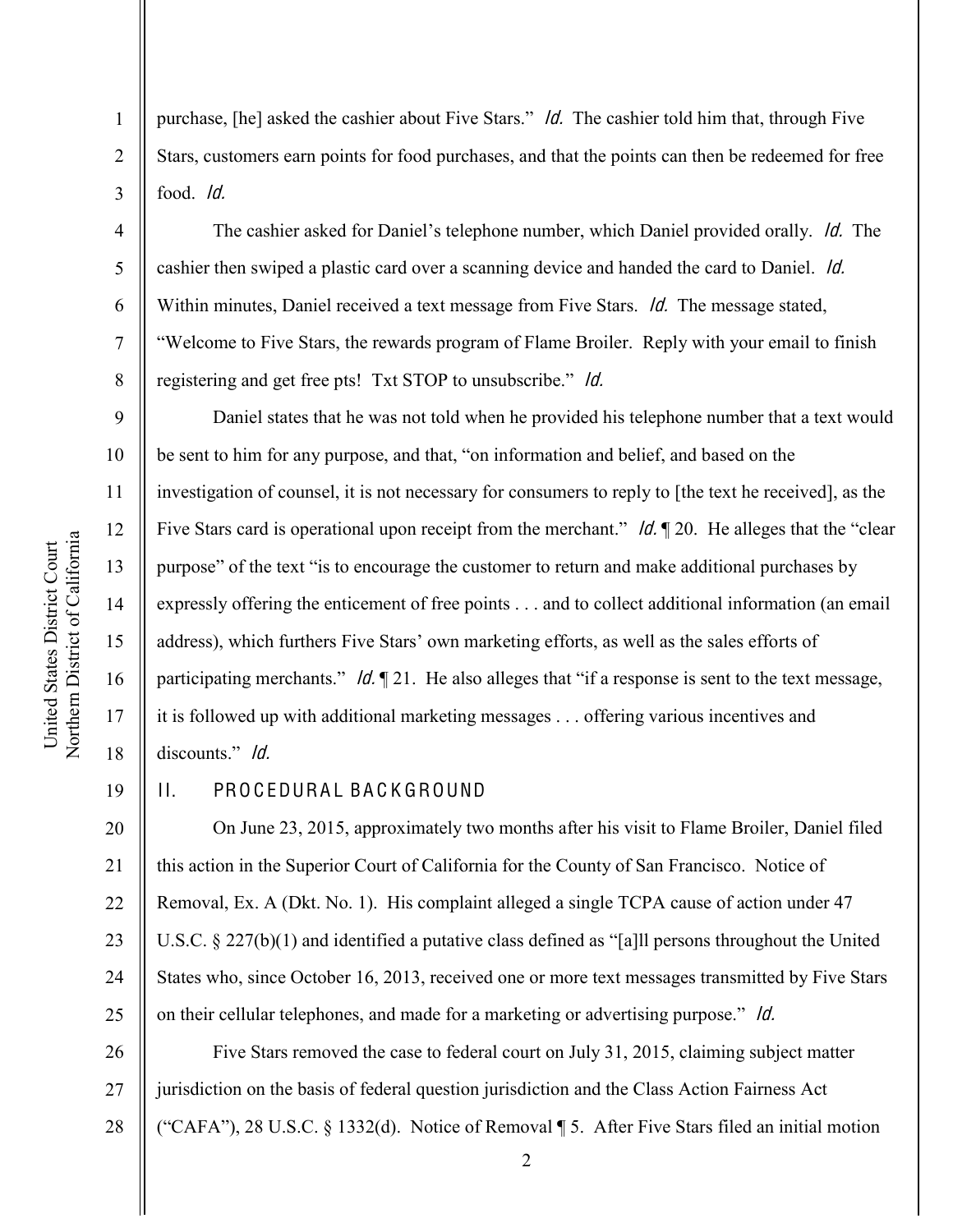12

13

14

15

16

17

1

2

3

to dismiss or, in the alternative, to stay the case, Daniel filed a notice of intent to amend as a matter of course under Federal Rule of Civil Procedure 15(a)(1)(B). Dkt. Nos. 19, 23. He filed the FAC on September 11, 2015. Dkt. No. 26.

4 5 6 7 8 9 10 11 The FAC brings the same single TCPA cause of action under 47 U.S.C. § 227(b)(1) as the original complaint and identifies the same putative class. See FAC  $\P$  26, 33-38. Pursuant to 47 U.S.C. § 227(b)(3), the FAC seeks statutory damages in the amount of \$500 per text message received, treble damages for willful and knowing violation of the TCPA, and injunctive relief. Id. ¶ 38. Five Stars filed the instant motion to dismiss or, in the alternative, to stay the case on October 2, 2015. Dkt. No. 28 ("Mot."). Pursuant to Civil Local Rule 7-1(b), I determined that the motion was suitable for disposition without oral argument and vacated the hearing set for November 18, 2015. Dkt. No. 43.

#### LEGAL STANDARD

Federal Rule of Civil Procedure  $8(a)(2)$  requires a complaint to contain "a short and plain statement of the claim showing that the pleader is entitled to relief," Fed. R. Civ. P.  $8(a)(2)$ , in order to "give the defendant fair notice of what the claim is and the grounds upon which it rests," Bell Atl. Corp. v. Twombly, 550 U.S. 544, 555 (2007) (internal quotation marks and alterations omitted).

18 19 20 21 22 23 24 25 26 27 A motion to dismiss for failure to state a claim under Federal Rule of Civil Procedure 12(b)(6) tests the legal sufficiency of a complaint. Navarro <sup>v</sup>. Block, 250 F.3d 729, 732 (9th Cir. 2001). "Dismissal under Rule  $12(b)(6)$  is appropriate only where the complaint lacks a cognizable legal theory or sufficient facts to support a cognizable legal theory." *Mendiondo v. Centinela* Hosp. Med. Ctr., 521 F.3d 1097, 1104 (9th Cir. 2008). While a complaint "need not contain detailed factual allegations" to survive a Rule  $12(b)(6)$  motion, "it must plead enough facts to state a claim to relief that is plausible on its face." Cousins v. Lockyer, 568 F.3d 1063, 1067-68 (9th Cir. 2009) (internal quotation marks and citations omitted). A claim is facially plausible when it "allows the court to draw the reasonable inference that the defendant is liable for the misconduct alleged." Ashcroft v. Iqbal, 556 U.S. 662, 678 (2009) (internal quotation marks omitted).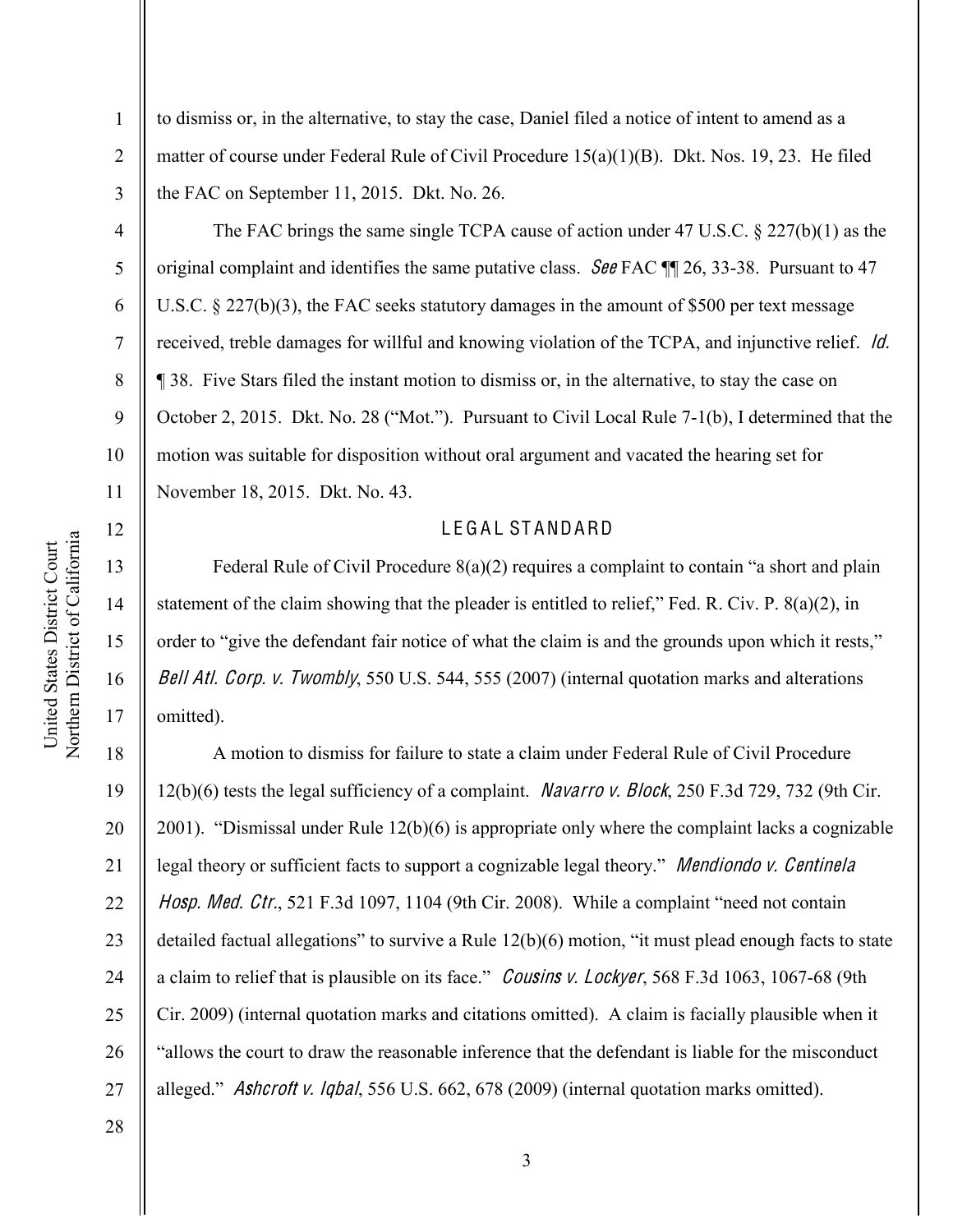1

2

3

4

5

6

7

8

9

10

11

12

13

14

15

16

17

In considering whether a claim satisfies this standard, the court must "accept factual allegations in the complaint as true and construe the pleadings in the light most favorable to the nonmoving party." Manzarek v. St. Paul Fire & Marines Ins. Co., 519 F.3d 1025, 1031 (9th Cir. 2008). However, "conclusory allegations of law and unwarranted inferences are insufficient to avoid a Rule  $12(b)(6)$  dismissal." *Cousins*, 568 F.3d at 1067 (internal quotation marks omitted). "[I]t is within [the court's] wheelhouse to reject, as implausible, allegations that are too speculative to warrant further factual development." Dahlia v. Rodriguez, 735 F.3d 1060, 1076 (9th Cir. 2013).

### DISCUSSION

Congress enacted the TCPA "to protect the privacy interests of telephone subscribers." Satterfield v. Simon & Schuster, Inc., 569 F.3d 946, 954 (9th Cir. 2009); Mims v. Arrow Fin. Servs.,  $LLC$ , 132 S. Ct. 740, 745 (2012) (in enacting the TCPA, Congress found that "[u]nrestricted telemarketing  $\ldots$  can be an intrusive invasion of privacy") (internal quotation marks omitted). The TCPA provision at issue here, 28 U.S.C. § 227(b)(1)(A)(iii), makes it unlawful "to make any call (other than a call made for emergency purposes or made with the prior express consent of the called party) using any automatic telephone dialing system . . . to any telephone number assigned to a ... cellular telephone service." 47 U.S.C. § 227(b)(1)(A)(iii).<sup>2</sup>

18 19 20 21 22 23 24 25 26 Under the current version of the implementing regulation, which took effect on October 16, 2013, the level of prior consent required to remove a call from the scope of section  $227(b)(1)(A)(iii)$  depends on the character of the call. Where the call "includes or introduces an advertisement or constitutes telemarketing," the called party must have given his "prior express" written consent." 47 C.F.R. § 64.1200(a)(2) (emphasis added). With respect to other calls – i.e., calls that do not include or introduce an advertisement or constitute telemarketing  $-\text{ only "prior}$ express consent" is required. 47 C.F.R.  $\S$  64.1200(a)(1). In other words, texts that "includ[e] or introduc[e] an advertisement or constitut[e] telemarketing'... may only be sent with the recipient's prior express *written* consent, whereas other texts require only prior express consent to

27

<sup>&</sup>lt;sup>2</sup> The Ninth Circuit has held that a text message qualifies as a "call" within the meaning of the TCPA. See Satterfield, 569 F.3d at 952-54.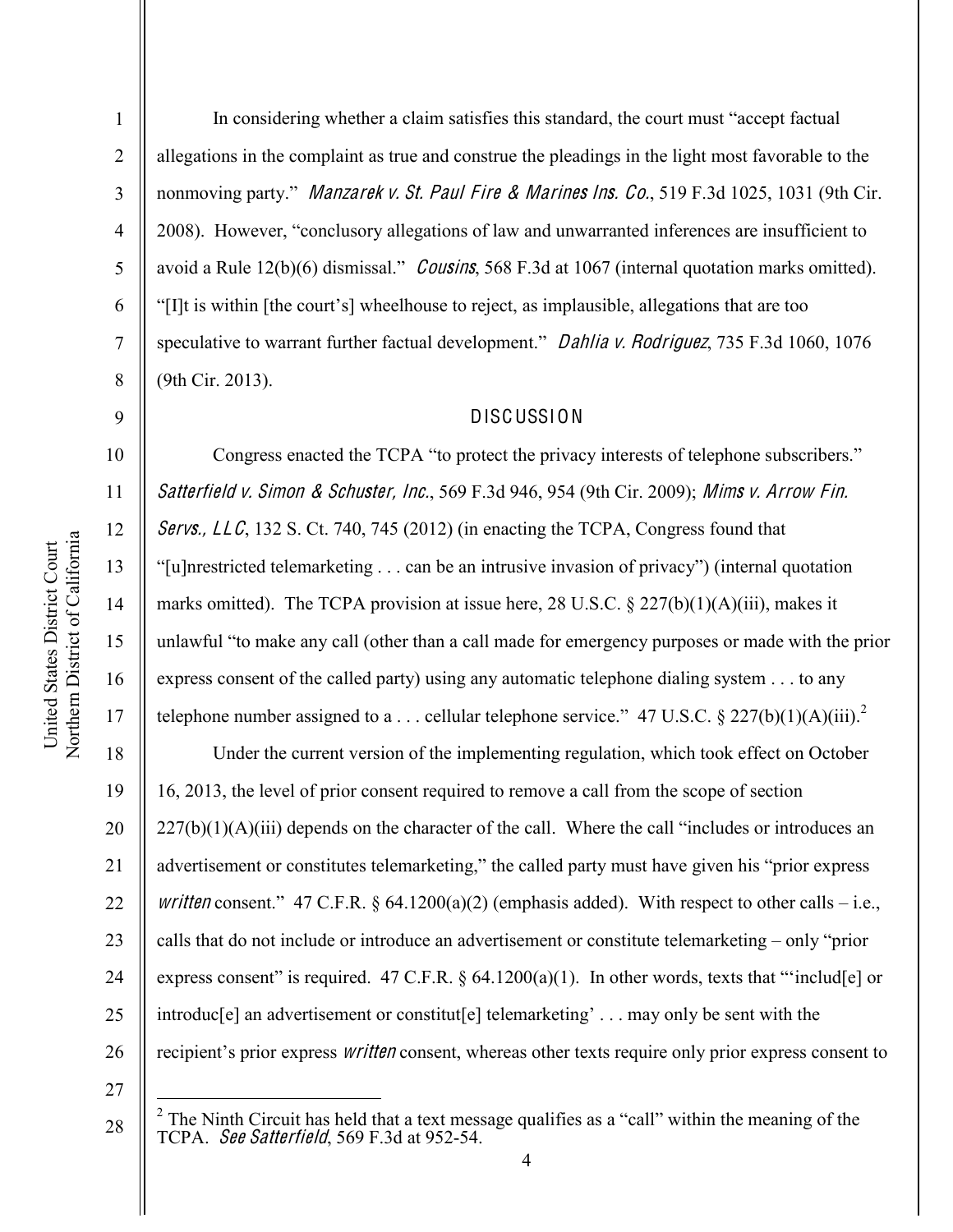1

2

3

4

5

6

7

8

9

10

11

12

13

14

15

be legal." Reardon v. Uber Technologies, Inc., No.  $14$ -cv-05678-JST, 2015 WL 4451209, at \*3 (N.D. Cal. July 19, 2015) (emphasis in original).

The same implementing regulation defines "advertisement" as "any material advertising the commercial availability or quality of any property, goods, or services."  $47$  C.F.R. §  $64.1200(f)(1)$ . "Telemarketing" is defined as "the initiation of a telephone call or message for the purpose of encouraging the purchase or rental of, or investment in, property, goods, or services, which is transmitted to any person."  $47$  C.F.R.  $\S$  64.1200(f)(12).

The parties do not dispute this basic framework. *See, e.g.*, FAC ¶ 36; Mot. at 9-10; Opp. at 18 n.15 (Dkt. No. 40) ("Generally speaking, plaintiff does not does not contest that a more relaxed standard [of prior consent] applies for non-advertisements and non-telemarketing."). Nor do they dispute that there is no indication in the FAC that Daniel gave his prior express *written* consent to receive the Five Stars text message. Their dispute turns on (1) whether the text, as alleged in the FAC, was a non-advertisement and non-telemarketing message, and (2) if so, whether Daniel has alleged that he gave his prior express consent to receive it.<sup>3</sup> I address each issue in turn.

## I. ADVERTISEMENT OR TELEMARKETING

16 17 18 19 20 21 22 23 24 25 Five Stars argues that the text message Daniel received merely "provided information about how to complete registration per [his] request and does not constitute an advertisement or telemarketing." Reply at  $2$  (Dkt. No. 41). In support of this argument, Five Stars relies principally on Aderhold v. Car2go N.A.,  $LLC$ , No. 13-cv-00489, 2014 WL 794802 (W.D. Wash. Feb. 27, 2014), which held that a text message similar to the one Daniel received did not constitute telemarketing under the TCPA. See id. at \*9. The text at issue in  $\textit{Car2Go}$  stated in whole, "Please enter your car2go activation code 145858 into the emailed link. We look forward to welcoming you to car2go."  $\ln \frac{1}{\pi}$ . The plaintiff received the text within seconds of submitting an online registration form to car2go (a car-sharing service operating in Seattle, Washington and several other cities). Id. As part of the online registration form, the plaintiff entered his telephone number

<sup>27</sup> 28 Five Stars also moves to dismiss on the ground that Daniels has not plausibly alleged that Five Stars used an "automatic telephone dialing system" to send the text. See, e.g., Mot. at 7-9. Because I resolve the motion on the grounds stated in this Order, I do not address that argument.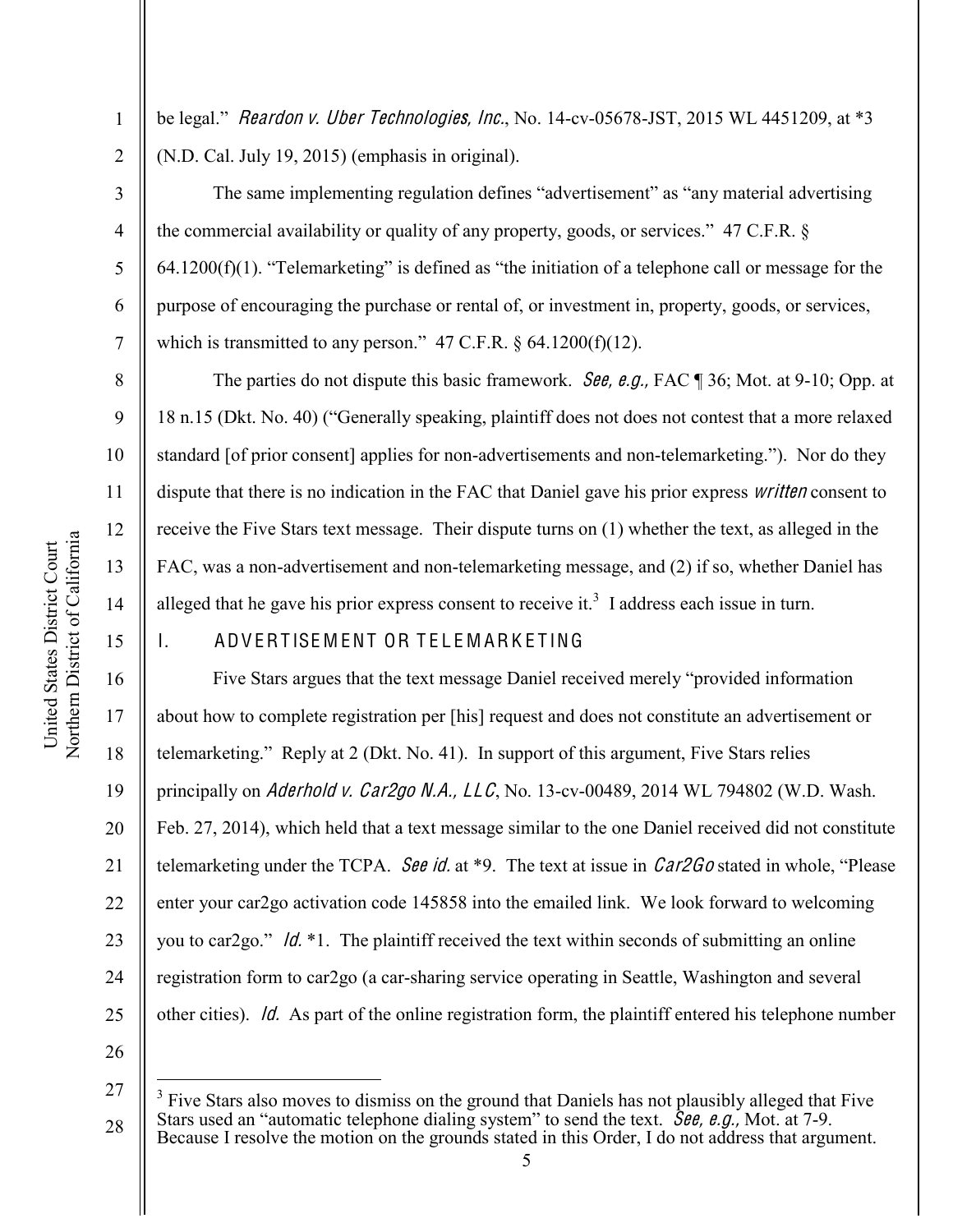and email address among other personal identifying information.  $\overline{Id}$ . In dismissing the plaintiff's section  $227(b)(1)(A)(iii)$  claim, the court rejected the argument that the text was telemarketing because it directed the plaintiff to place the activation code into the emailed link, which, in turn, connected to the car2go website, which, in turn, included marketing for car2go. Id. The court found that "[t] here is no indication that the text was intended for anything other than the limited purpose stated in its two sentences: to permit [plaintiff] to complete [his] registration . . . It is manifestly insufficient that [plaintiff] could, after choices of his own making, divert himself from the registration process to [view] car2go marketing." *ld.* at \*9.

Car2go was decided under a prior version of 47 C.F.R. § 64.1200, and the opinion does not specifically refer to the regulation's definition of "telemarketing." Nevertheless, given that the applicable version of the regulation defined "telemarketing" in exactly the same way as the current version, the case is persuasive here, and I agree with its holding: a text sent solely for the purpose of allowing the recipient to complete a registration process that he or she initiated shortly before receiving the text is not telemarketing within the meaning of 47 C.F.R.  $\S$  64.1200(f)(12).<sup>4</sup>

Daniel makes two counterarguments, neither of which is convincing. First, he emphasizes that "[w]hether a message qualifies as an advertisement or telemarketing cannot be determined from its face alone;" rather, "the FCC requires courts to look at the context in which the message is sent . . . to figure out what its purpose is." Opp. at 18. He points to *Chesbro v. Best Buy Stores*, L.P., 705 F.3d 913 (9th Cir. 2012), in which the Ninth Circuit indicated that the characterization of a call for the purposes of the TCPA should be "approach [ed] with a measure of common sense."  $Id$  at 918. According to Daniel, considering the context in which his text was sent and applying common sense, "a reasonable inference is that the message [was] designed to encourage future purchases at Flame Broiler." Opp. at 20.

24

1

2

3

4

5

6

7

8

9

10

11

12

13

14

15

16

17

18

19

20

21

22

23

<sup>25</sup> 26 27 28 Daniel focuses his briefing on whether the text he received constituted "telemarketing" under 47 C.F.R. § 64.1200(f)(12), and it is unclear whether he means to allege that the text also included or introduced an "advertisement" within the meaning of 47 C.F.R.  $\S$  64.1200(f)(1). To the extent that he does base his TCPA claim on this theory, the claim fails. I do not see how the text could be reasonably characterized as including or introducing "material advertising the commercial availability or quality of any property, goods, or services," 47 C.F.R. § 64.1200(f)(1), and Daniel does not even attempt to explain how it could be.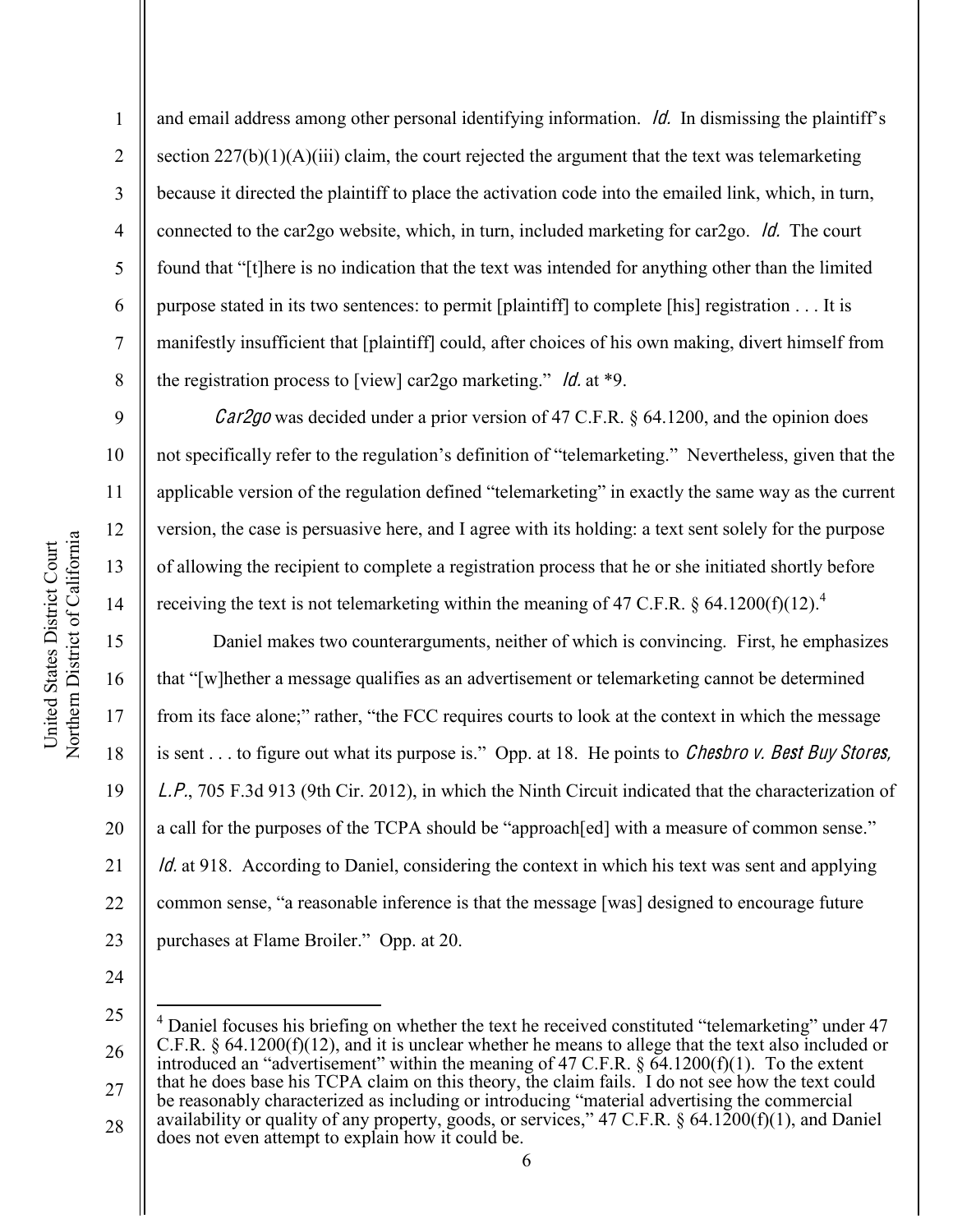1

2

3

4

5

6

8

11

12

13

15

16

17

18

19

20

21

22

23

24

25

26

27

7 9 10 14 Context and common sense do not help Daniel: both cut squarely against his position. The context in which the text message was sent  $-$  i.e., minutes after Daniel asked the Flame Broiler cashier about Five Stars and gave the cashier his telephone number  $-$  merely highlights the text's purpose of enabling Daniel to complete the registration process that he had initiated minutes before. Likewise, common sense points to the conclusion that Daniel received a confirmatory text as part of the process of registering for Five Stars, not a telemarketing message. To the extent that It could be reasonably inferred based on context or otherwise that the text's purpose was also to ³encourage future purchases at Flame Broiler,´that purpose is simply too attenuated to make the text telemarketing within the meaning of 47 C.F.R. § 64.1200(f)(12). Certainly, the text was designed to allow Daniel to complete the registration process, which could result in an increase in the chances of Daniel making future purchases at Flame Broiler or other participants in the Five Stars program. But Daniel cites no authority indicating that this degree of connection between communication and purchase is sufficient to transform a text of the sort he received into a telemarketing message.

Daniel relies heavily on *Chesbro* for his context and common sense argument, but the facts of that case are substantially different from those at issue here. There, the plaintiff purchased a computer from Best Buy and signed up for a payment plan, in the process providing his telephone number. 705 F.3d at 915. The parties disputed whether at the same time the plaintiff also enrolled in the "Reward Zone Program," which allowed customers to earn coupons that could be applied to future purchases at Best Buy. Id. at 915-16. Over the course of the next approximately one year, the plaintiff received several automated calls from Best Buy regarding the Reward Zone Program, despite his repeated requests that he not be called. *Id.* at 916, 918. One of the calls consisted of the following script:

> Hello, this is Andrea from Best Buy Reward Zone calling for (Recipient's first and last name) to remind you that your Reward Certificates are about to expire. (Certificate amount) dollars in Reward Certificates were mailed to you on (Mail date) and they will expire if not used by (Expiration Date). If you do not have your reward certificates, you can re-print them online at myrewardzone.com. Thank you for shopping at Best Buy.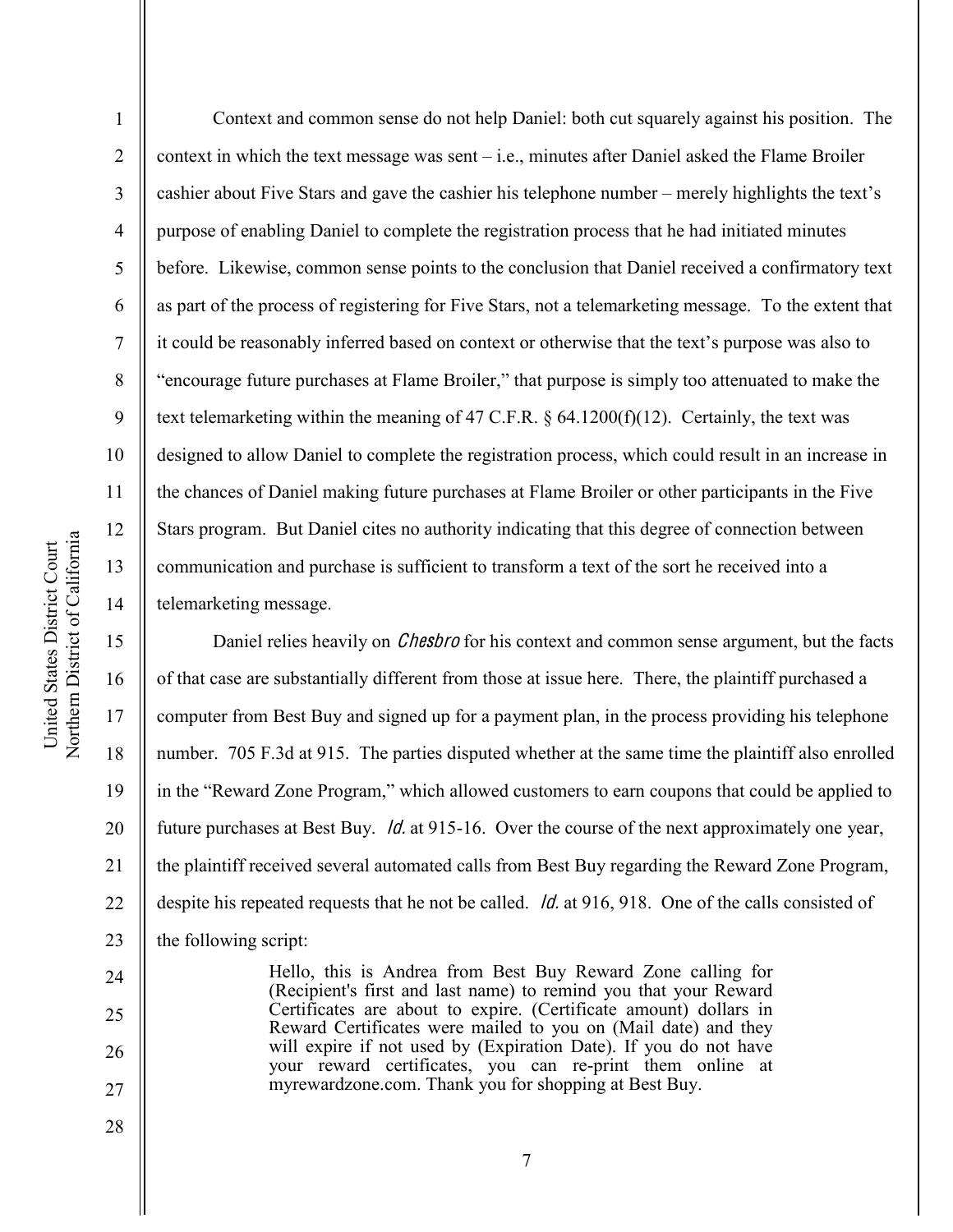4

5

6

7

8

9

18

19

20

21

22

23

24

25

26

27

1 2 3 *Id.* at 916. The Ninth Circuit "approach [ed] the problem with a measure of common sense" and concluded that the automated calls constituted telemarketing, highlighting that the calls urged the listener to "redeem" his Reward Zone points, directed

him to a website where he could further engage with the [Reward Zone Program], and thanked him for 'shopping at Best Buy.' Redeeming Reward Zone points required going to a Best Buy store and making further purchases of Best Buy's goods. There was no other use for the Reward Zone points.

 $Id$ . at 918. The Ninth Circuit recognized that the calls did not explicitly reference any specific product or service but found that their "implication is clear from the context," and that "any additional information provided in the calls does not inoculate them<sup>"</sup> against liability under the TCPA. Id.

In contrast with the plaintiff in *Chesbro*, Daniel received a single text message in direct and immediate response to his inquiry regarding the Five Stars program and to his provision of his telephone number. The message he received did not urge him to "redeem" Five Stars points, did not direct him to a location where points could be redeemed or where more information about the Five Stars program could be obtained, and did not reference shopping or purchasing. Apart from the presence of rewards points and the absence of any express reference to a specific product or service, Daniel does not identify any similarities between *Chesbro* and this case. While the common sense inference in *Chesbro* was that the calls constituted telemarketing, that is not the case here.

Daniel's second argument focuses on the mention of "free pts" in the second sentence of the text he received. See Opp. at 18. He argues that because these "free pts" are "obviously meant" to be redeemed" at Flame Broiler, the text "on its face" encourages the purchase of a product. *Id.* This argument fails because it runs smack into Daniel's first argument, i.e., that a message must be considered in context, not in a vacuum. While in certain circumstances a similar reference to rewards points might be enough to justify characterizing a message as an advertisement or telemarketing, it is not enough here: the message Daniel received did not urge him, either expressly or impliedly, to redeem any Five Stars points, nor did it direct him to a location where points could be redeemed or where more information about the Five Stars program could be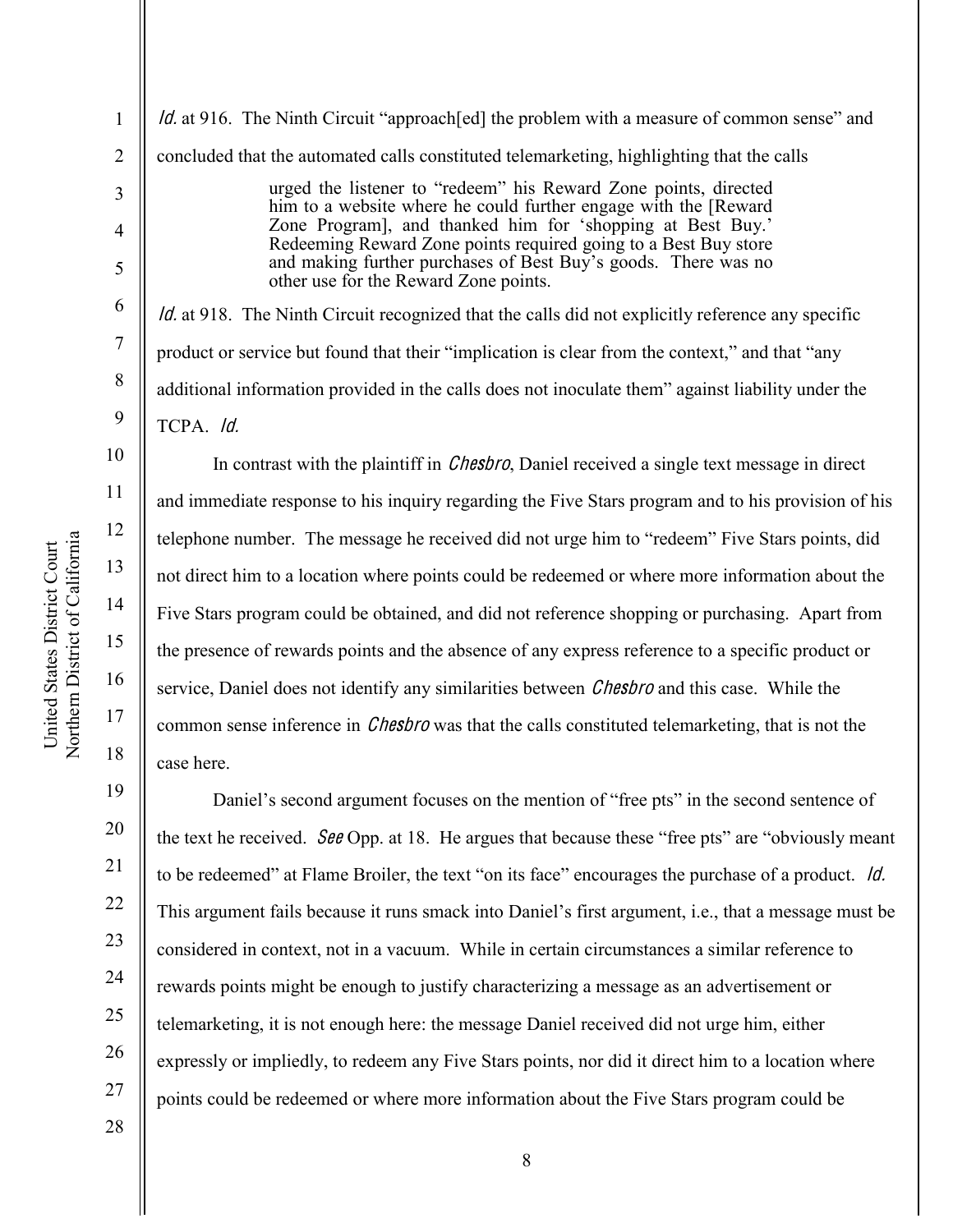20

21

22

23

24

1 2 3 4 5 obtained. Rather, as alleged in the FAC, the reference to "free pts" could be reasonably understood to mean either (1) that Daniel would earn points specifically by replying with his email and/or by completing the registration process, or (2) that joining the Five Stars program would as a general matter enable him to earn points. Under either of these readings, the mention of "free pts" is merely a brief reference to a basic consequence of Daniel replying with his email or of registering for and/or participating in the Five Stars program. Given the context of the message, that brief reference does not rise to the level of encouraging the purchase of goods or services. Nor does it threaten the sort of "intrusive invasion of privacy" that Congress contemplated in enacting the TCPA. Mims, 132 S. Ct. at 745. The text Daniel received did not include or introduce an advertisement and did not constitute telemarketing.<sup>5</sup>

# II. PRIOR E XPRESS C ONSENT

Because the text Daniel received did not include or introduce an advertisement or constitute telemarketing, it "requirestly only prior express consent to be legal." *Reardon*, 2015 WL 4451209, at \*3. I agree with Five Stars that the allegations in the FAC establish that Daniel gave his prior express consent to receive the text.

While there is a minority of courts that have found otherwise, the great weight of authority

holds that an individual who knowingly provides her telephone number to another party without

18 limiting instructions has giving her prior express consent to receive calls at that number from that

19 party. In its 1992 order interpreting the TCPA, the FCC observed that

> persons who knowingly release their phone numbers have in effect given their invitation or permission to be called at the number which they have given, absent instructions to the contrary. Hence, telemarketers will not violate our rules by calling a number which was provided as one at which the called party wishes to be reached.

<sup>25</sup> 26 Although Daniel alleges in the FAC that "it is not necessary for consumers to reply to [the text he received], as the Five Stars card is operational upon receipt from the merchant," and that "if a response is sent to the text message, it is followed up with additional marketing messages . . .

<sup>27</sup> offering various incentives and discounts," FAC  $\P$  20, he does not explain either in the FAC or in his opposition brief how these allegations help his case. On their face, they do not. In light of the

<sup>28</sup> absence of any explanation of their relevance, they do not change the advertisement/telemarketing analysis set out above.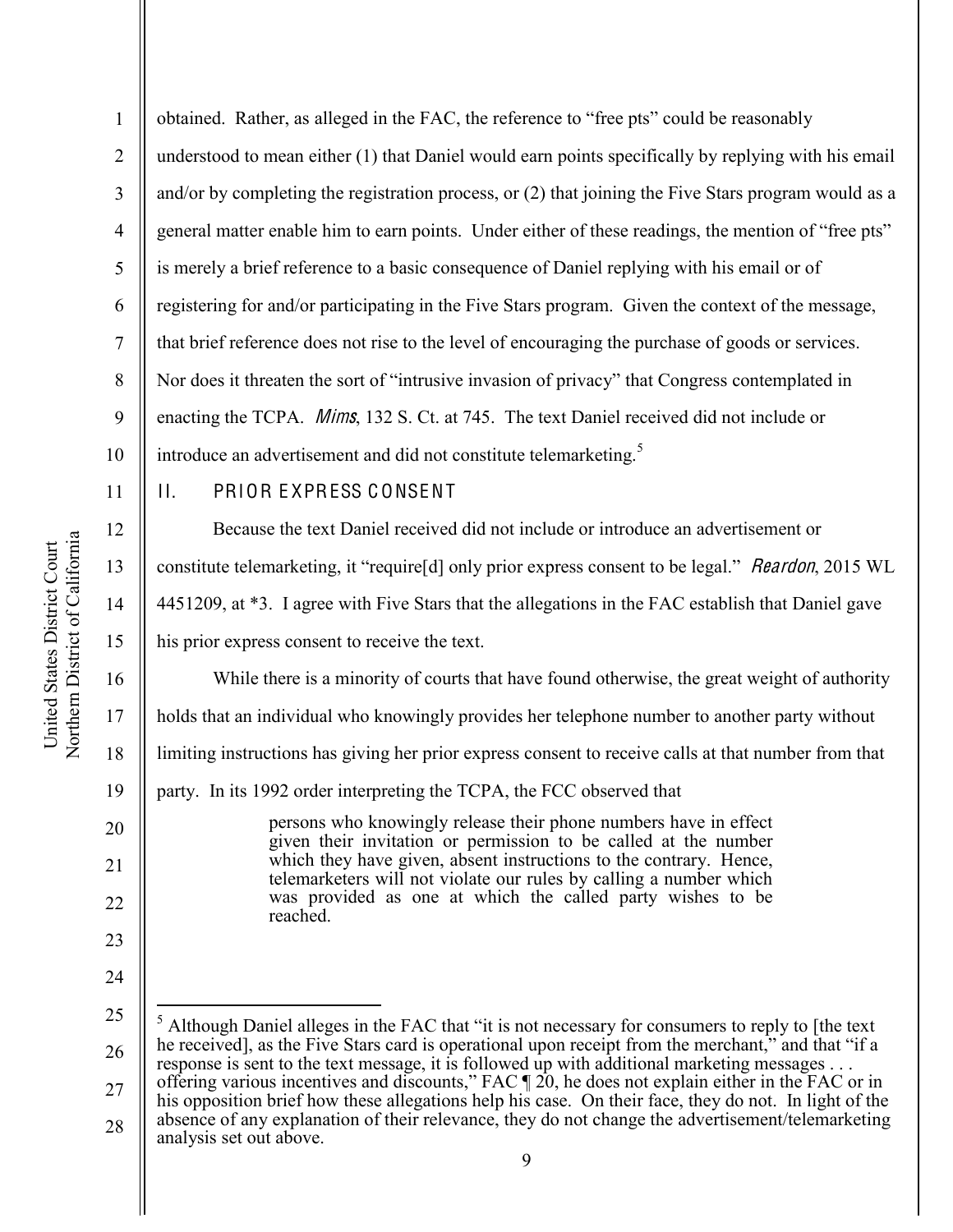12

13

14

15

16

17

18

19

20

21

1 2 3 4 5 6 7 8 9 10 11 7 F.C.C. Rcd. 8752 ¶ 31 (1992) (internal footnotes omitted).<sup>6,7</sup> In line with this order, "the vast" majority of cases to address the issue have held that a telephone customer who provides her number to another party consents to receive calls or texts from that party." *Reardon*, 2015 WL 4451209, at \*6 (collecting cases); see also Baird v. Sabre Inc., 995 F. Supp. 2d 1100, 1102-03  $(C.D. Cal. 2014)$  ("Myriad federal district courts have relied on the [FCC's 1992 order] to conclude that plaintiffs who provided a business with their telephone number and then received a text message from the business had no claim under the  $[TCPA]$ .") (collecting cases); *Roberts*, 2015 WL 6524840, at  $*1$  (holding that, under the FCC's 1992 order, the plaintiff "expressly consented to text messages from [defendant] when he provided [defendant] his cell phone number"); but see, e.g., In re Jiffy Lube Int'l, Inc., Text Spam Litig., 847 F. Supp. 2d 1253, 1258 (S.D. Cal. 2012).

Further, in its 2015 order interpreting the TCPA, the FCC again explained that prior express consent exists where the recipient provides her telephone number without limiting instructions. It stated: "For non-telemarketing and non-advertising calls, express consent can be demonstrated by the called party giving prior express oral or written consent or, in the absence of instructions to the contrary, by giving his or her wireless number to the person initiating the autodialed or prerecorded call." 30 F.C.C. Rcd. 7961 ¶ 52 (2015) (internal footnotes omitted).

<sup>22</sup> 23 24 25 26 27 6 Under the Hobbs Act, I am bound by an FCC final order unless it is invalidated by a court of appeals. See 28 U.S.C. § 2342(1); see also *US W. Commc'ns, Inc. v. Hamilton*, 224 F.3d 1049, 1054 (9th Cir. 2000); Leckle<sup>r</sup> <sup>v</sup>. Cashcall, Inc., No. 07-cv-04002-SI, 2008 WL 5000528, at \*2-3 (N.D. Cal. Nov. 21, 2008). The FCC's 1992 order, as well as its 2015 order discussed below, are final orders within the meaning of the Hobbs Act. See Reardon, 2015 WL 4451209, at \*6; Roberts <sup>v</sup>. Paypal, Inc., No. 13-16304, 2015 WL 6524840, at \*1 (9th Cir. Oct. 29, 2015); <sup>s</sup>ee als<sup>o</sup> *US W. Commc'ns*, 224 F.3d at 1054 (9th Cir. 2000) ("[A]gency orders are 'final orders' for the purposes of the Hobbs Act if they impose an obligation, deny a right, or fix some legal relationship as a consummation of the administrative process") (some internal quotation marks omitted).

<sup>28</sup> <sup>7</sup> Five Stars' unopposed request for judicial notice of the FCC's 1992 and 2015 orders and two other orders issued by the FCC, Dkt. No. 30, is GRANTED.